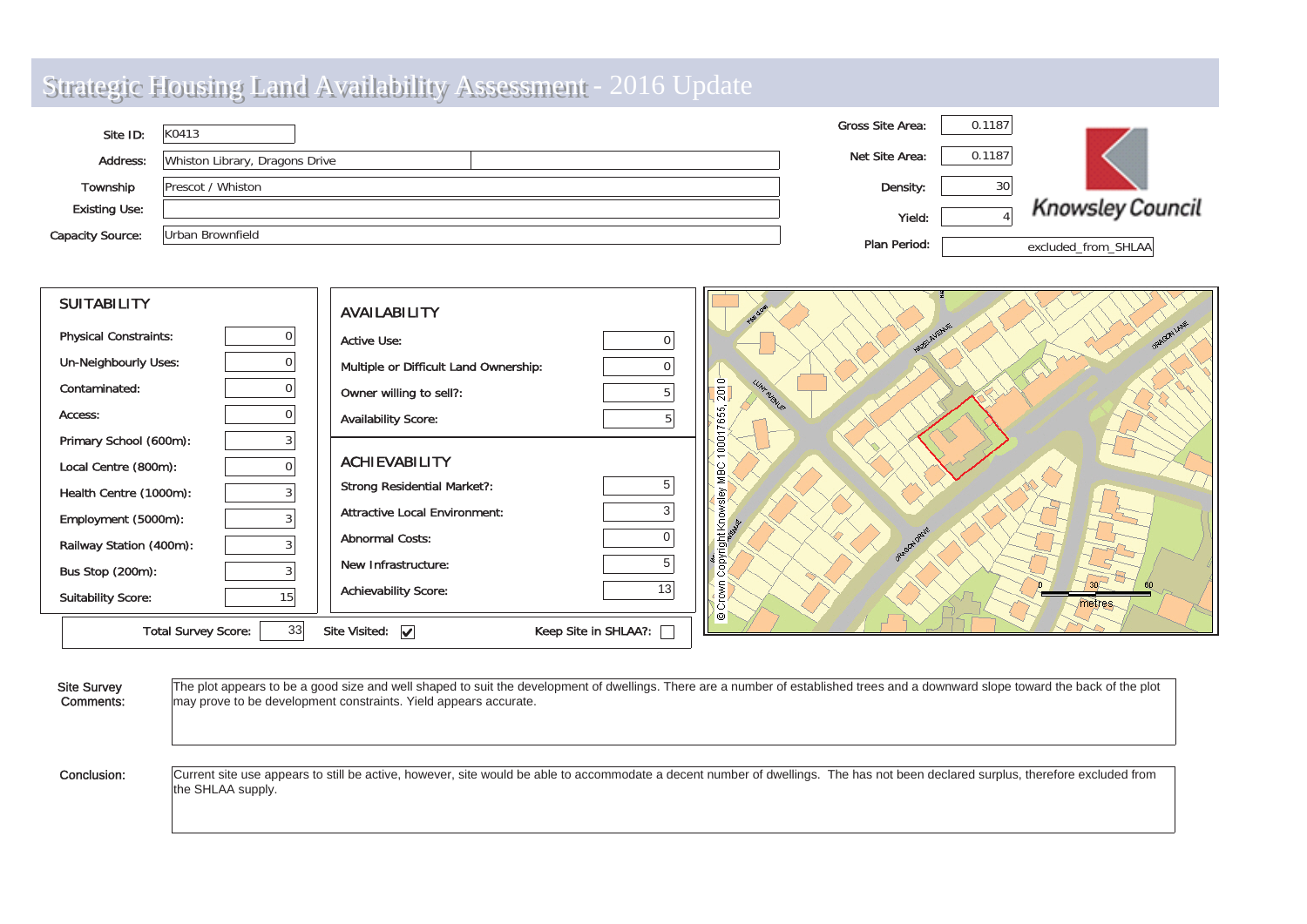| Site ID:                | K0418                            | <b>Gross Site Area:</b> | 0.3759 |                         |
|-------------------------|----------------------------------|-------------------------|--------|-------------------------|
| Address:                | Mackets Resource, Arncliffe Road | Net Site Area:          | 0.3759 |                         |
| Township                | Halewood                         | Density:                | 30     |                         |
| <b>Existing Use:</b>    |                                  | Yield:                  |        | <b>Knowsley Council</b> |
| <b>Capacity Source:</b> | Urban Brownfield                 | Plan Period:            |        | excluded from SHLAA     |

| <b>SUITABILITY</b>               | <b>AVAILABILITY</b>                                                             |                    |
|----------------------------------|---------------------------------------------------------------------------------|--------------------|
| <b>Physical Constraints:</b>     | <b>Active Use:</b><br>10                                                        | أتتت               |
| Un-Neighbourly Uses:             | Multiple or Difficult Land Ownership:                                           |                    |
| Contaminated:<br>$\Omega$        | Owner willing to sell?:                                                         | $\circ$<br>$\circ$ |
| Access:<br>$\Omega$              | <b>Availability Score:</b><br>15                                                | 5                  |
| Primary School (600m):           |                                                                                 |                    |
| Local Centre (800m):<br>$\Omega$ | <b>ACHIEVABILITY</b>                                                            |                    |
| Health Centre (1000m):           | 10<br><b>Strong Residential Market?:</b>                                        |                    |
| Employment (5000m):<br>3         | <b>Attractive Local Environment:</b><br>3                                       |                    |
| Railway Station (400m):          | <b>Abnormal Costs:</b>                                                          | 틞                  |
| Bus Stop (200m):<br>$\cap$       | New Infrastructure:                                                             | ┯┯╷╷╷              |
| <b>Suitability Score:</b>        | 23<br><b>Achievability Score:</b>                                               | metres             |
| 47<br><b>Total Survey Score:</b> | Keep Site in SHLAA?: $\boxed{\checkmark}$<br>Site Visited: $\boxed{\checkmark}$ | 0                  |

| Site Survey<br>Comments: | site has been developed since 2012 update |
|--------------------------|-------------------------------------------|
| Conclusion:              | remove from SHLAA supply                  |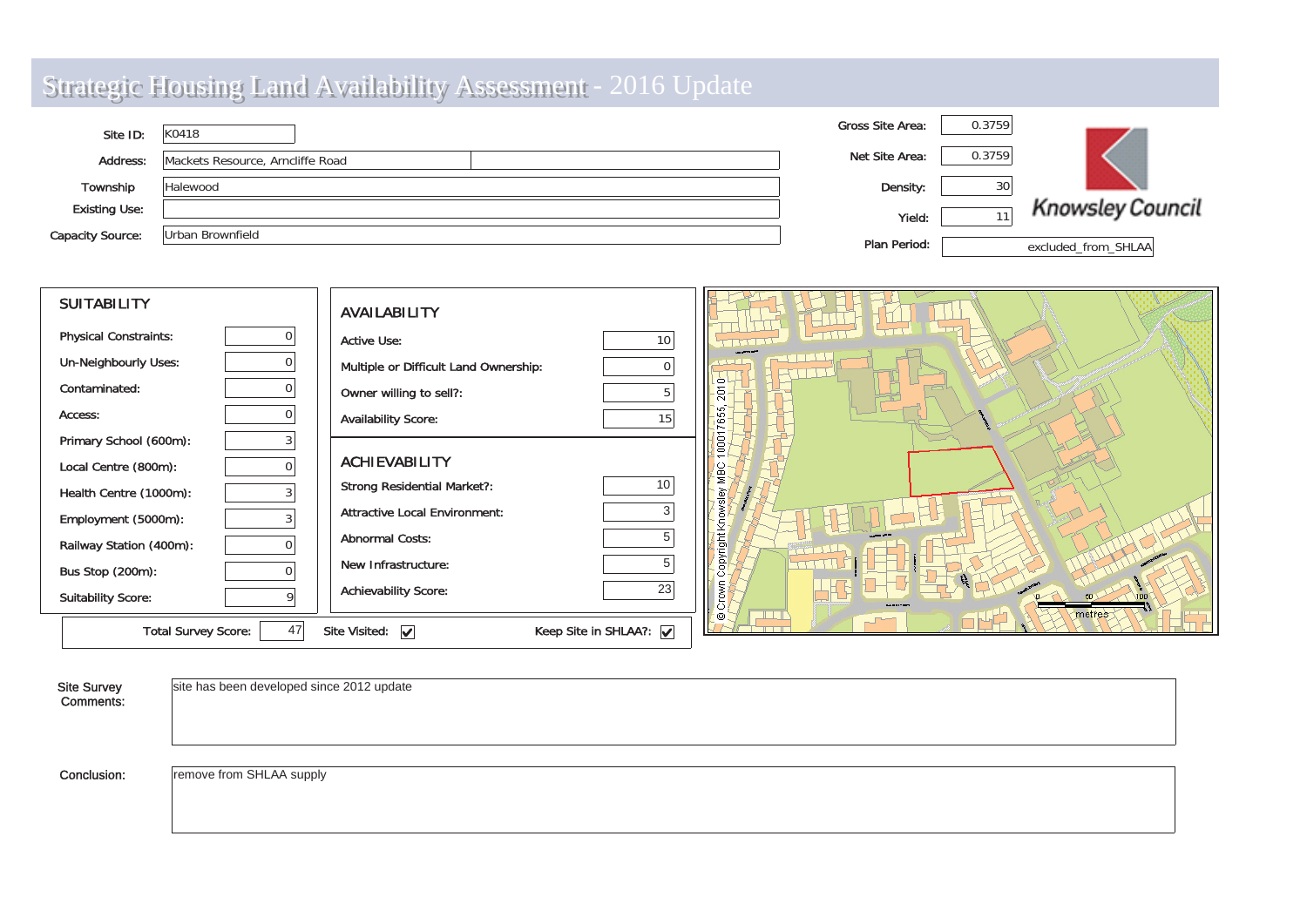| Site ID:                | K0419                 | <b>Gross Site Area:</b> | 0.1504 |                         |
|-------------------------|-----------------------|-------------------------|--------|-------------------------|
| Address:                | Land at Carrs Terrace | Net Site Area:          | 0.1504 |                         |
| Township                | Prescot / Whiston     | Density:                | 30     |                         |
| <b>Existing Use:</b>    |                       | Yield:                  |        | <b>Knowsley Council</b> |
| <b>Capacity Source:</b> | Urban Brownfield      | Plan Period:            |        | excluded from SHLAA     |

| <b>SUITABILITY</b>               | <b>AVAILABILITY</b>                                        |                                    |
|----------------------------------|------------------------------------------------------------|------------------------------------|
| <b>Physical Constraints:</b>     | <b>Active Use:</b><br>10                                   |                                    |
| Un-Neighbourly Uses:             | Multiple or Difficult Land Ownership:<br>$\overline{0}$    |                                    |
| Contaminated:                    | Owner willing to sell?:                                    | f6<br>$\overline{8}$               |
| Access:                          | <b>Availability Score:</b><br>15 <sup>1</sup>              | 765                                |
| Primary School (600m):           |                                                            | 000                                |
| Local Centre (800m):             | <b>ACHIEVABILITY</b>                                       | MBC                                |
| Health Centre (1000m):           | <b>Strong Residential Market?:</b>                         | kels                               |
| Employment (5000m):              | <b>Attractive Local Environment:</b>                       | kn                                 |
| Railway Station (400m):          | <b>Abnormal Costs:</b>                                     | right                              |
| Bus Stop (200m):                 | New Infrastructure:                                        | LANCASTER AVENUE<br>opy<br>$\circ$ |
| 12<br><b>Suitability Score:</b>  | <b>Achievability Score:</b><br>181                         | <b>NO</b><br>$\circ$<br>$\circ$    |
| 45<br><b>Total Survey Score:</b> | Keep Site in SHLAA?:<br>Site Visited: $\boxed{\checkmark}$ |                                    |

| Site Survey<br>Comments: | Site is partially within the Green Belt. The site also contains mature trees.                                                                      |
|--------------------------|----------------------------------------------------------------------------------------------------------------------------------------------------|
| Conclusion:              | Site is partially within the Green Belt, the remainder of the site contains trees and has therefore been removed from the identified SHLAA supply. |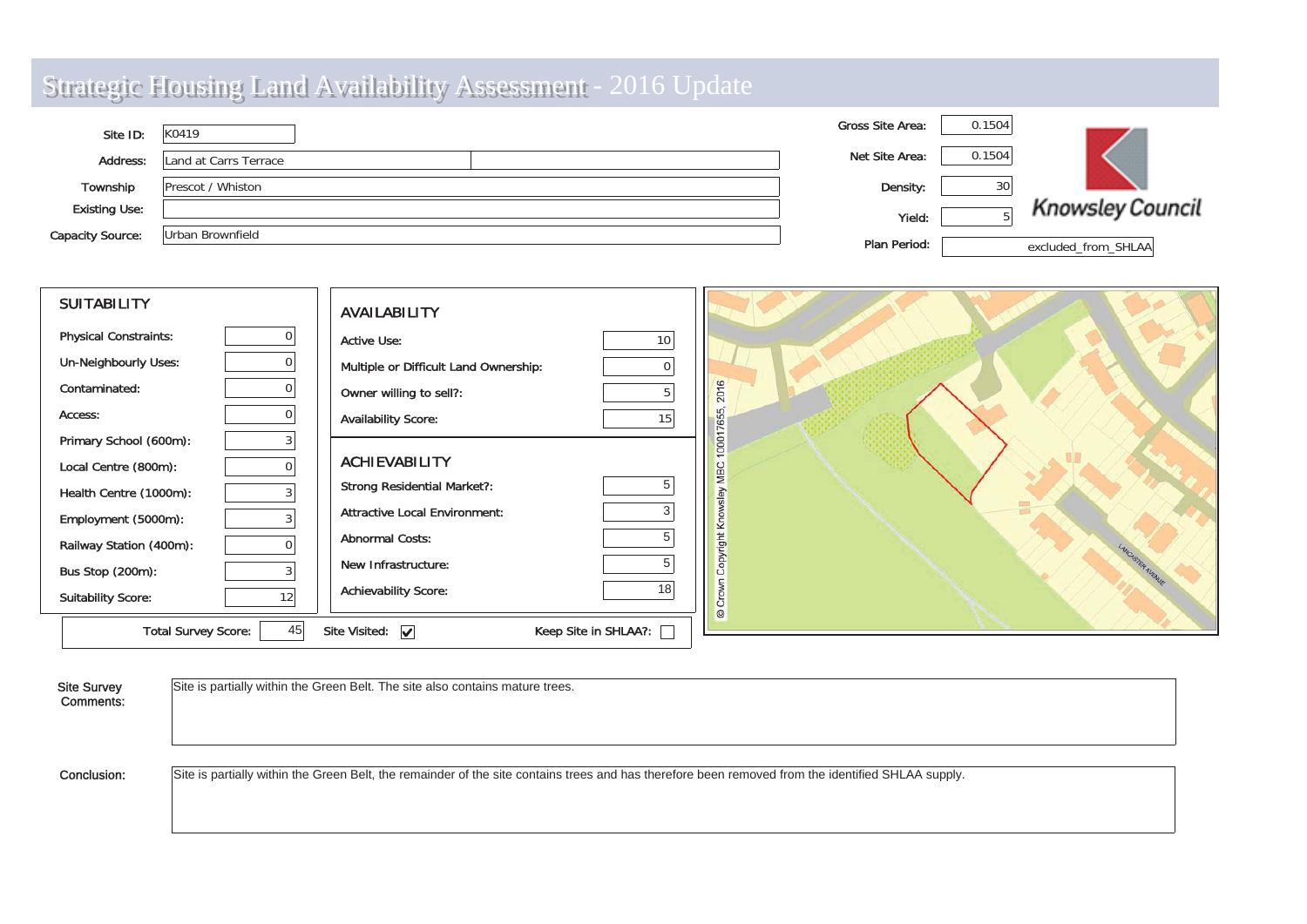| Site ID:                | K0428                                 | <b>Gross Site Area:</b> | 0.15 |                         |
|-------------------------|---------------------------------------|-------------------------|------|-------------------------|
| <b>Address:</b>         | Land to the rear 5-11 Roughwood Drive | Net Site Area:          | 0.15 |                         |
| Township                | Kirkby                                | Density:                | 30   |                         |
| <b>Existing Use:</b>    |                                       | Yield:                  |      | <b>Knowsley Council</b> |
| <b>Capacity Source:</b> | Urban Brownfield                      | Plan Period:            |      | excluded from SHLAA     |

| <b>SUITABILITY</b>           |                | <b>AVAILABILITY</b>                   |                      |                      |
|------------------------------|----------------|---------------------------------------|----------------------|----------------------|
| <b>Physical Constraints:</b> |                | <b>Active Use:</b>                    | 10 <sub>1</sub>      |                      |
| <b>Un-Neighbourly Uses:</b>  |                | Multiple or Difficult Land Ownership: | $\overline{0}$       |                      |
| Contaminated:                | 0              | Owner willing to sell?:               |                      | 16<br>$\overline{c}$ |
| Access:                      | 01             | <b>Availability Score:</b>            | 15                   | 655                  |
| Primary School (600m):       | 3              |                                       |                      | MARKTT POU<br>100    |
| Local Centre (800m):         | $\overline{0}$ | <b>ACHIEVABILITY</b>                  |                      | MBC                  |
| Health Centre (1000m):       | ς              | <b>Strong Residential Market?:</b>    |                      | sley                 |
| Employment (5000m):          |                | <b>Attractive Local Environment:</b>  | 3                    | Υć                   |
| Railway Station (400m):      |                | <b>Abnormal Costs:</b>                |                      | opyright             |
| Bus Stop (200m):             |                | New Infrastructure:                   |                      | $\circ$              |
| <b>Suitability Score:</b>    | 12             | <b>Achievability Score:</b>           | 18                   | $\circ$<br>ŏ         |
| <b>Total Survey Score:</b>   | 45             | Site Visited:                         | Keep Site in SHLAA?: | $\odot$              |

| <b>Site Survey</b><br>Comments: | Poor access with very apparent highway constraints. The site is also in use as private garderns. |
|---------------------------------|--------------------------------------------------------------------------------------------------|
| Conclusion:                     | The site has been removed from the identified SHLAA supply.                                      |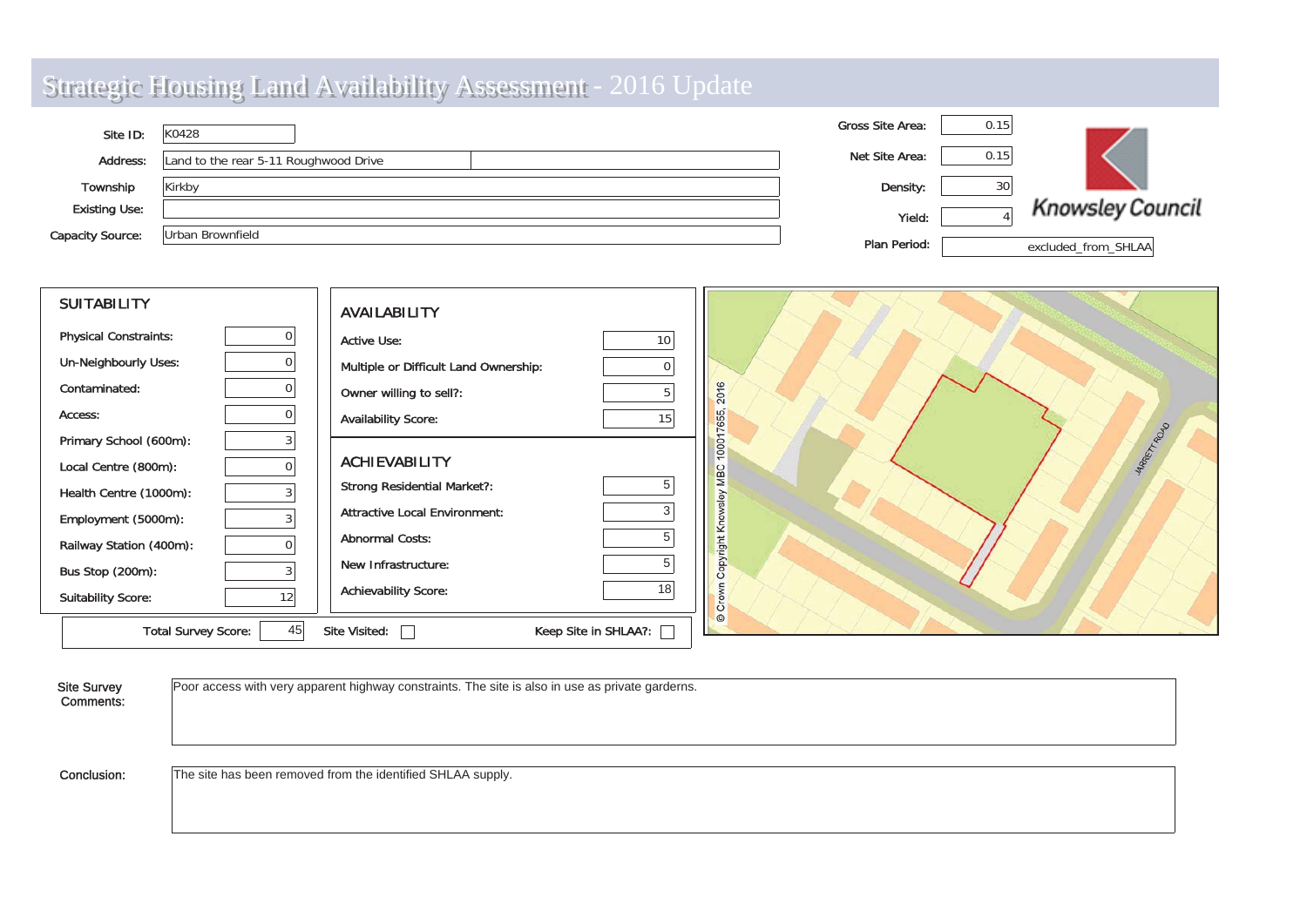| <b>Strategic Housing Land Availability Assessment - 2016</b> |  |
|--------------------------------------------------------------|--|
|--------------------------------------------------------------|--|

| Site ID:                | K0432                                                     | <b>Gross Site Area:</b> | 0.75  |                         |
|-------------------------|-----------------------------------------------------------|-------------------------|-------|-------------------------|
| <b>Address:</b>         | Former Holy Angels Primary School<br>Sindey Powell Avenue | Net Site Area:          | 0.675 |                         |
| Township                | Kirkby                                                    | Density:                | 30    |                         |
| <b>Existing Use:</b>    | Former school site                                        | Yield:                  | 20    | <b>Knowsley Council</b> |
| <b>Capacity Source:</b> | Urban Brownfield                                          | Plan Period:            |       | excluded from SHLAA     |

| <b>SUITABILITY</b>           |    | <b>AVAILABILITY</b>                   |                      |                 |
|------------------------------|----|---------------------------------------|----------------------|-----------------|
| <b>Physical Constraints:</b> | 8  | <b>Active Use:</b>                    |                      |                 |
| <b>Un-Neighbourly Uses:</b>  |    | Multiple or Difficult Land Ownership: | 0                    |                 |
| Contaminated:                |    | Owner willing to sell?:               |                      |                 |
| Access:                      |    | <b>Availability Score:</b>            |                      |                 |
| Primary School (600m):       |    |                                       |                      | Θ               |
| Local Centre (800m):         |    | <b>ACHIEVABILITY</b>                  |                      |                 |
| Health Centre (1000m):       |    | <b>Strong Residential Market?:</b>    | 5                    |                 |
| Employment (5000m):          |    | <b>Attractive Local Environment:</b>  |                      |                 |
| Railway Station (400m):      |    | <b>Abnormal Costs:</b>                |                      |                 |
| Bus Stop (200m):             |    | New Infrastructure:                   |                      |                 |
| <b>Suitability Score:</b>    | 50 | <b>Achievability Score:</b>           | 13                   | 80.00<br>metres |
| <b>Total Survey Score:</b>   | 63 | Site Visited: $\boxed{\checkmark}$    | Keep Site in SHLAA?: |                 |

Site Survey Com ments: Land in Council ownership, formerly used as a school. The site was submitted via the Call for Sites process by a third party in 2011. The site has not currently been identifed as surplus or included in the Council's asset review. Conclusion:The site has not been identified as surplus and is therefore not currently available for alternative uses. The site has been excluded from the SHLAA supply.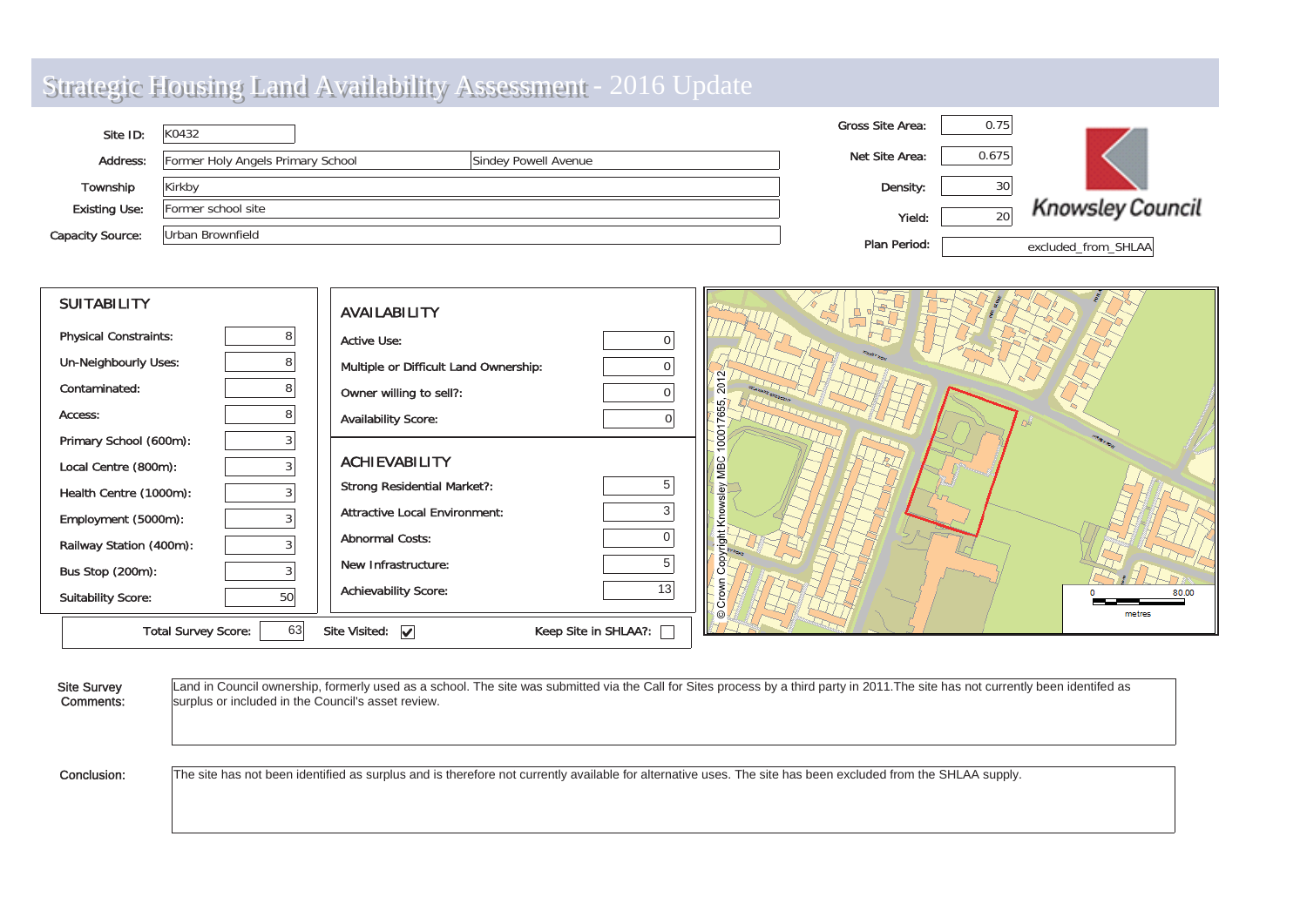| Site ID:                | K0433                                  |                | <b>Gross Site Area:</b> | 0.94  |                         |
|-------------------------|----------------------------------------|----------------|-------------------------|-------|-------------------------|
| <b>Address:</b>         | Court Hey Park (north)                 | Court Hey Road | Net Site Area:          | 0.846 |                         |
| Township                | Huyton                                 |                | Density:                | 30    |                         |
| <b>Existing Use:</b>    | Borough park                           |                | Yield:                  | っに    | <b>Knowsley Council</b> |
| <b>Capacity Source:</b> | Urban Extensions Outside the Greenbelt |                | Plan Period:            |       | excluded_from_SHLAA     |

| <b>SUITABILITY</b>           |    | <b>AVAILABILITY</b>                   |                      |               |                 |
|------------------------------|----|---------------------------------------|----------------------|---------------|-----------------|
| <b>Physical Constraints:</b> |    | <b>Active Use:</b>                    | $\Omega$             |               |                 |
| Un-Neighbourly Uses:         |    | Multiple or Difficult Land Ownership: | 10                   |               |                 |
| Contaminated:                |    | Owner willing to sell?:               |                      | 20            |                 |
| Access:                      |    | <b>Availability Score:</b>            | 10                   | 65            |                 |
| Primary School (600m):       |    |                                       |                      | $\frac{1}{2}$ |                 |
| Local Centre (800m):         |    | <b>ACHIEVABILITY</b>                  |                      | MBC           |                 |
| Health Centre (1000m):       |    | <b>Strong Residential Market?:</b>    | 10                   | ق             |                 |
| Employment (5000m):          |    | <b>Attractive Local Environment:</b>  |                      | Kno           |                 |
| Railway Station (400m):      |    | <b>Abnormal Costs:</b>                |                      | right         |                 |
| Bus Stop (200m):             |    | New Infrastructure:                   |                      | $\circ$       |                 |
| <b>Suitability Score:</b>    | 38 | <b>Achievability Score:</b>           | 25                   |               | 80.00<br>metres |
| <b>Total Survey Score:</b>   | 73 | Site Visited: $\boxed{\checkmark}$    | Keep Site in SHLAA?: |               |                 |

| <b>Site Survey</b> | The site was submitted via the Call for Sites process in 2011 by a third party. The site is currently in use as a borough park which evidence demonstrates should be retained for |
|--------------------|-----------------------------------------------------------------------------------------------------------------------------------------------------------------------------------|
| Comments:          | community use. The site is Council owned and has not been identifed as a surplus asset via the Council's Asset Review                                                             |
| Conclusion:        | The site is currently in use, and unlikely to be available for housing. The site is therefore excluded from the SHLAA supply.                                                     |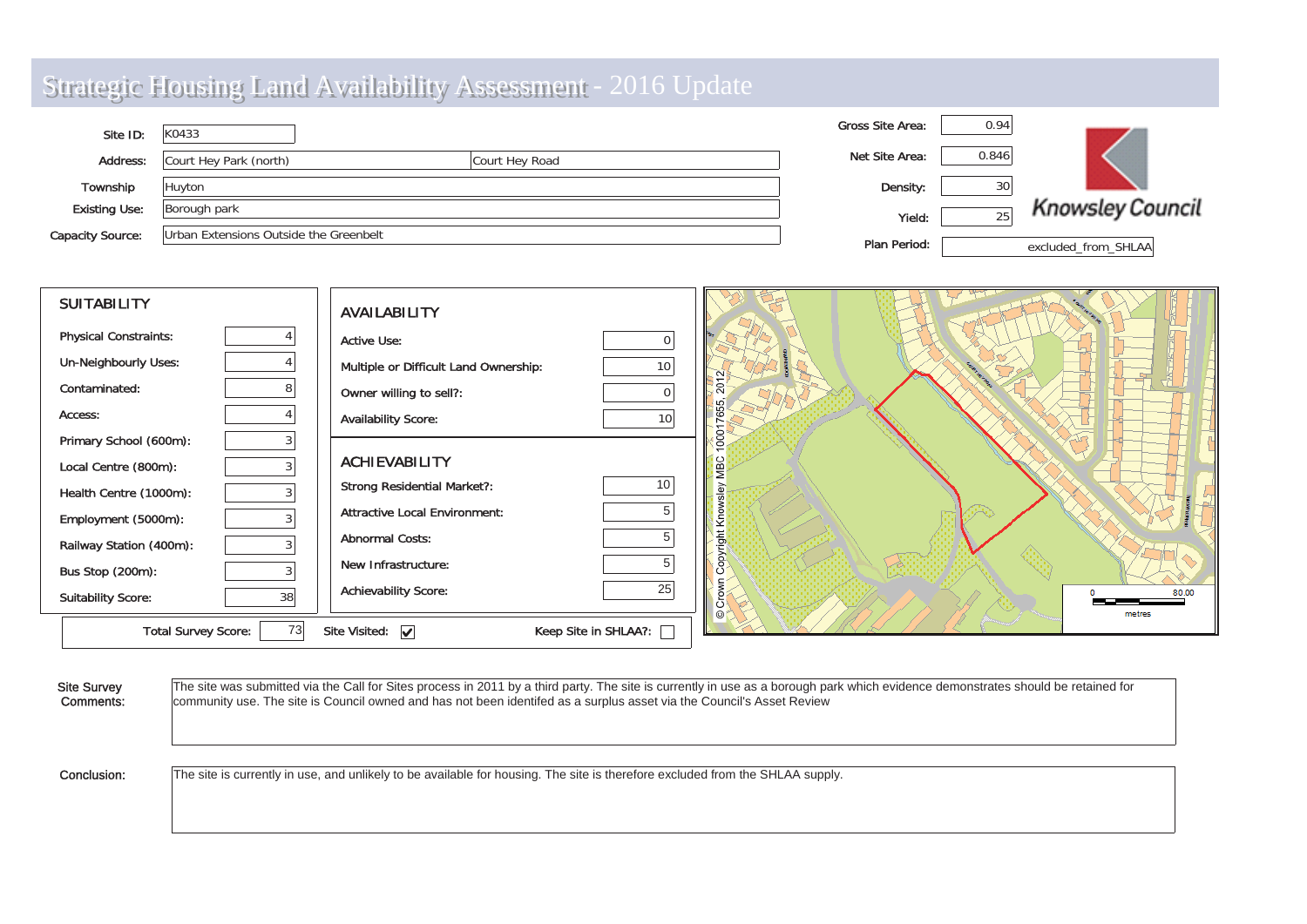| Site ID:                | K0434                                 |             | <b>Gross Site Area:</b> | 2.27  |                         |
|-------------------------|---------------------------------------|-------------|-------------------------|-------|-------------------------|
| Address:                | Court Hey Park (south)                | Keswick way | Net Site Area:          | .7025 |                         |
| Township                | Huyton                                |             | Density:                | 30    |                         |
| <b>Existing Use:</b>    | Borough park                          |             | Yield:                  | 51    | <b>Knowsley Council</b> |
| <b>Capacity Source:</b> | Urban Extensions Inside the Greenbelt |             | Plan Period:            |       | excluded from SHLAA     |

| <b>SUITABILITY</b>           |    | <b>AVAILABILITY</b>                   |                      |                           |                        |
|------------------------------|----|---------------------------------------|----------------------|---------------------------|------------------------|
| <b>Physical Constraints:</b> |    | <b>Active Use:</b>                    |                      |                           |                        |
| <b>Un-Neighbourly Uses:</b>  |    | Multiple or Difficult Land Ownership: | 10                   | $\tilde{c}$               |                        |
| Contaminated:                |    | Owner willing to sell?:               |                      | $\overline{20}$           |                        |
| Access:                      |    | <b>Availability Score:</b>            |                      | 5<br>LC<br>$\overline{c}$ |                        |
| Primary School (600m):       |    |                                       |                      | ō١                        |                        |
| Local Centre (800m):         |    | <b>ACHIEVABILITY</b>                  |                      | ğ                         |                        |
| Health Centre (1000m):       |    | <b>Strong Residential Market?:</b>    | 10                   |                           |                        |
| Employment (5000m):          |    | <b>Attractive Local Environment:</b>  |                      |                           |                        |
| Railway Station (400m):      |    | <b>Abnormal Costs:</b>                |                      | ight                      | <b>COVE NO. 0 KOVI</b> |
| Bus Stop (200m):             |    | New Infrastructure:                   |                      |                           |                        |
| <b>Suitability Score:</b>    | 42 | <b>Achievability Score:</b>           | 20                   |                           | 80.00<br>metres        |
| <b>Total Survey Score:</b>   | 72 | Site Visited: $\sqrt{}$               | Keep Site in SHLAA?: |                           |                        |

| <b>Site Survey</b> | The site was submitted via the Call for Sites process in 2011 by a third party. The site is currently in use as a borough park which evidence demonstrates should be retained for |
|--------------------|-----------------------------------------------------------------------------------------------------------------------------------------------------------------------------------|
| Comments:          | community use. The site is Council owned and has not been identifed as a surplus asset via the Council's Asset Review                                                             |
| Conclusion:        | The site is currently in use, and unlikely to be available for housing. The site is therefore excluded from the SHLAA supply.                                                     |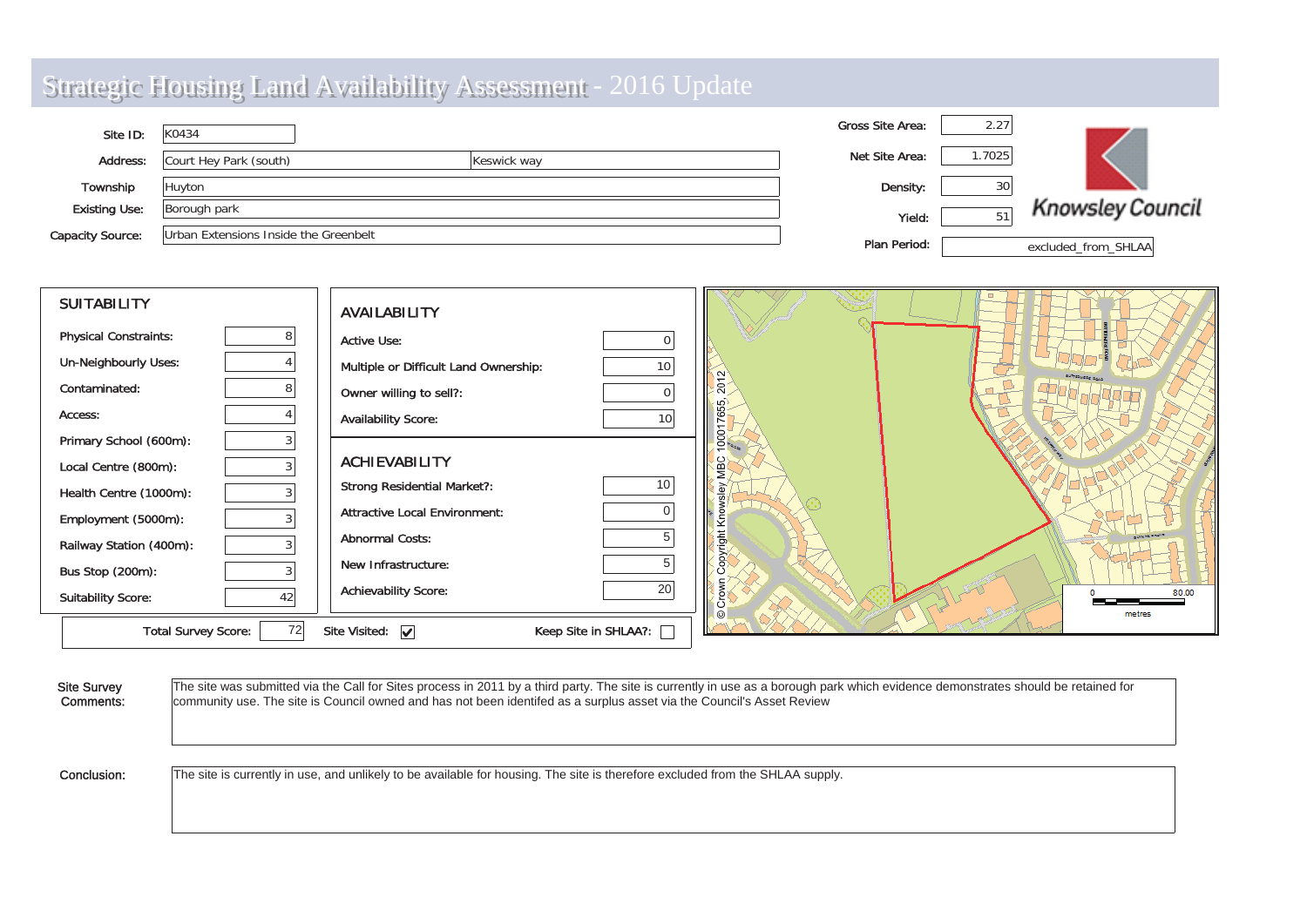|                         | <b>Strategic Housing Land Availability Assessment - 2016 Update</b> |             |                         |        |                         |
|-------------------------|---------------------------------------------------------------------|-------------|-------------------------|--------|-------------------------|
| Site ID:                | K0435                                                               |             | <b>Gross Site Area:</b> | 3.03   |                         |
| Address:                | KGV Playing Fields (south)                                          | Huyton Lane | Net Site Area:          | 2.2725 |                         |
| Township                | Huyton                                                              |             | Density:                | 30     |                         |
| <b>Existing Use:</b>    | Outdoor sporting provision                                          |             | Yield:                  | 68     | <b>Knowsley Council</b> |
| <b>Capacity Source:</b> | Urban Extensions Outside the Greenbelt                              |             | Plan Period:            |        | excluded_from_SHLAA     |
|                         |                                                                     |             |                         |        |                         |

| <b>SUITABILITY</b>                | <b>AVAILABILITY</b>                                           |                         |
|-----------------------------------|---------------------------------------------------------------|-------------------------|
| <b>Physical Constraints:</b><br>8 | <b>Active Use:</b>                                            |                         |
| Un-Neighbourly Uses:              | Multiple or Difficult Land Ownership:<br>10 <sup>1</sup>      | $\frac{2012}{2012}$     |
| Contaminated:                     | Owner willing to sell?:                                       | <b>B</b>                |
| Access:<br>8                      | <b>Availability Score:</b><br>10                              | co<br>800               |
| Primary School (600m):            |                                                               |                         |
| Local Centre (800m):              | <b>ACHIEVABILITY</b>                                          | ι⊜                      |
| Health Centre (1000m):            | 5<br><b>Strong Residential Market?:</b>                       |                         |
| Employment (5000m):               | <b>Attractive Local Environment:</b><br>3                     | 조<br>$\overline{11}$    |
| Railway Station (400m):           | <b>Abnormal Costs:</b>                                        |                         |
| Bus Stop (200m):                  | New Infrastructure:                                           |                         |
| <b>Suitability Score:</b><br>47   | 18<br><b>Achievability Score:</b>                             | li 8<br>80.00<br>metres |
| 75<br><b>Total Survey Score:</b>  | Site Visited: $\overline{\mathbf{v}}$<br>Keep Site in SHLAA?: |                         |

| <b>Site Survey</b> | The site was submitted via the Call for Sites process in 2011 by a third party. The site is currently in use as outdoor sporting provision which evidence demonstrates should be |
|--------------------|----------------------------------------------------------------------------------------------------------------------------------------------------------------------------------|
| Comments:          | retained for community use. The site is Council owned and has not been identifed as a surplus asset via the Council's Asset Review.                                              |
| Conclusion:        | The site is currently in use and unlikely to be available for housing. The site is therefore excluded from the SHLAA supply.                                                     |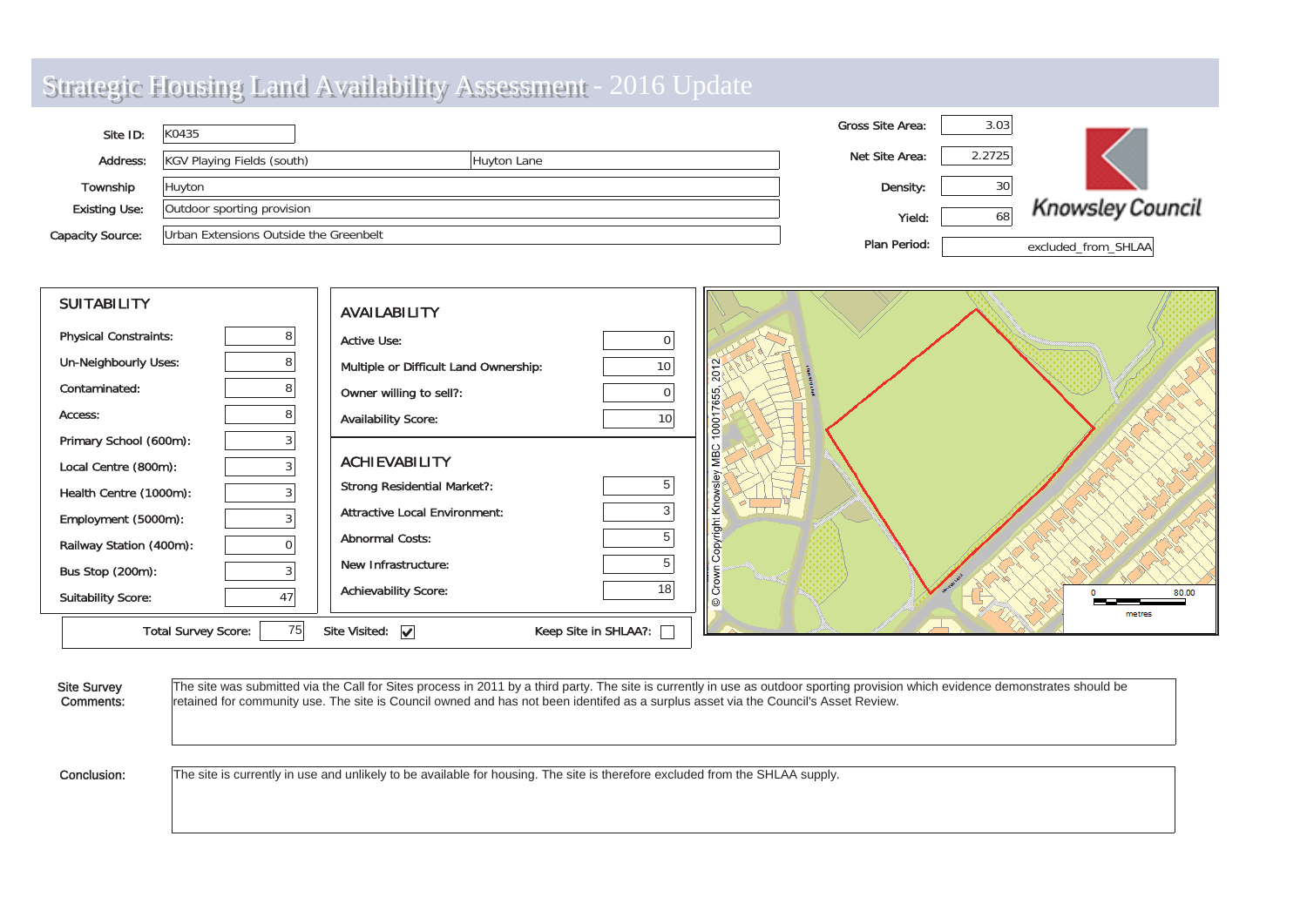|                         | <b>Strategic Housing Land Availability Assessment - 2016 Update</b>  |                         |       |                         |
|-------------------------|----------------------------------------------------------------------|-------------------------|-------|-------------------------|
| Site ID:                | K0436                                                                | <b>Gross Site Area:</b> | 1.77  |                         |
| Address:                | Cyril Cook Park and Former Huyton Leisure Centre<br>Twickenham Drive | Net Site Area:          | 1.593 |                         |
| Township                | Huyton                                                               | Density:                | 30    |                         |
| <b>Existing Use:</b>    | Former leisure centre (vacant land) and park                         | Yield:                  | 48    | <b>Knowsley Council</b> |
| <b>Capacity Source:</b> | Urban Extensions Outside the Greenbelt                               | Plan Period:            |       | excluded from SHLAA     |

| <b>SUITABILITY</b>               | <b>AVAILABILITY</b>                                          |                    |
|----------------------------------|--------------------------------------------------------------|--------------------|
| <b>Physical Constraints:</b>     | <b>Active Use:</b>                                           |                    |
| <b>Un-Neighbourly Uses:</b>      | Multiple or Difficult Land Ownership:<br>10 <sup>°</sup>     | lŝ                 |
| Contaminated:                    | Owner willing to sell?:<br>5                                 | 7655               |
| Access:                          | 20<br><b>Availability Score:</b>                             | lg                 |
| Primary School (600m):           |                                                              |                    |
| Local Centre (800m):<br>3        | <b>ACHIEVABILITY</b>                                         |                    |
| Health Centre (1000m):           | 10 <sup>1</sup><br><b>Strong Residential Market?:</b>        |                    |
| Employment (5000m):              | 5<br><b>Attractive Local Environment:</b>                    |                    |
| Railway Station (400m):          | <b>Abnormal Costs:</b>                                       |                    |
| Bus Stop (200m):                 | New Infrastructure:                                          | <b>MARINE CARD</b> |
| <b>Suitability Score:</b><br>42  | 25<br><b>Achievability Score:</b>                            | 80.00<br>metres    |
| 87<br><b>Total Survey Score:</b> | Site Visited: $\boxed{\checkmark}$<br>Keep Site in SHLAA?: [ |                    |

| <b>Site Survey</b><br>Comments: | The site was submitted via the Call for Sites process in 2011 by a third party. The site was formerly in us as a leisure centre, which evidence demonstrates is no longer required<br>(alternative provision has been developed at Longview, Huyton). The southern portion of the site falls within Cyril Cook Park, and is being retained in its existing use in line with<br>evidence. The northern part of the site falls within K0382 (Former Huyton Leisure Centre). |
|---------------------------------|---------------------------------------------------------------------------------------------------------------------------------------------------------------------------------------------------------------------------------------------------------------------------------------------------------------------------------------------------------------------------------------------------------------------------------------------------------------------------|
| Conclusion:                     | The developable portion of this site is identifed as a separate site (K0382 - Former Huyton Leisure Centre). The remainder (and majority) of this site falls within a park land which is<br>allocated as urban greenspace. This area of land is unlikely to become available for housing. The site is therefore excluded from the SHLAA supply.                                                                                                                           |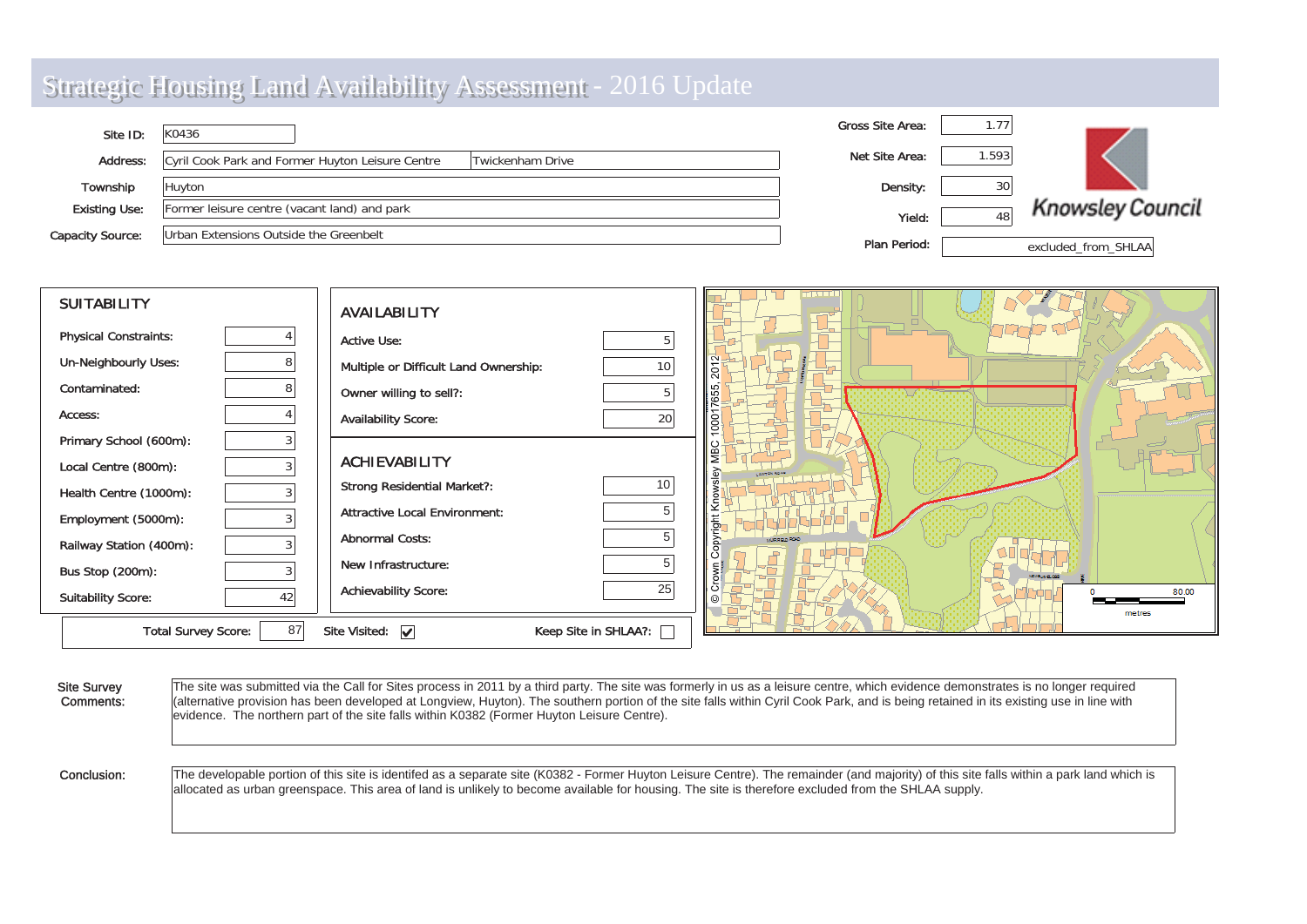| Site ID:                | K0437                        | <b>Gross Site Area:</b> | 1.33  |                         |
|-------------------------|------------------------------|-------------------------|-------|-------------------------|
| Address:                | Kings Business Park - Site A | Net Site Area:          | 1.197 |                         |
| Township                | Huyton                       | Density:                |       |                         |
| <b>Existing Use:</b>    | <b>Business Park</b>         | Yield:                  | 36    | <b>Knowsley Council</b> |
| <b>Capacity Source:</b> | Urban Brownfield             | Plan Period:            |       | excluded_from_SHLAA     |

| <b>SUITABILITY</b>           |    | <b>AVAILABILITY</b>                   |                      | <b>MORDLEY LAND</b>       | <b>UVERFORD KOAP</b> |
|------------------------------|----|---------------------------------------|----------------------|---------------------------|----------------------|
| <b>Physical Constraints:</b> |    | <b>Active Use:</b>                    |                      |                           |                      |
| <b>Un-Neighbourly Uses:</b>  |    | Multiple or Difficult Land Ownership: | 10                   | 2012                      |                      |
| Contaminated:                |    | Owner willing to sell?:               |                      |                           |                      |
| Access:                      |    | <b>Availability Score:</b>            | 20                   | 100017655,                |                      |
| Primary School (600m):       |    |                                       |                      | <b>NBC</b>                |                      |
| Local Centre (800m):         |    | <b>ACHIEVABILITY</b>                  |                      |                           |                      |
| Health Centre (1000m):       |    | <b>Strong Residential Market?:</b>    |                      |                           |                      |
| Employment (5000m):          |    | <b>Attractive Local Environment:</b>  | 5                    | opyright Knowsley         |                      |
| Railway Station (400m):      |    | <b>Abnormal Costs:</b>                | 5                    | <b>NEAT MINETER CROWN</b> |                      |
| Bus Stop (200m):             |    | New Infrastructure:                   | 5                    |                           |                      |
| <b>Suitability Score:</b>    | 43 | <b>Achievability Score:</b>           | 15                   |                           | 80.00<br>metres      |
| <b>Total Survey Score:</b>   | 78 | Site Visited: $\boxed{\checkmark}$    | Keep Site in SHLAA?: |                           |                      |

| <b>Site Survey</b> | The site was submitted via the Call for Sites process in 2011 by the owner. The site is currently allocated for employment uses, a use which evidence demonstrates should be |
|--------------------|------------------------------------------------------------------------------------------------------------------------------------------------------------------------------|
| Comments:          | maintained to meet future employment needs. The site is currently vacant and available for economic development.                                                             |
| Conclusion:        | Allocated site for employment uses which is unlikely to become available for residential uses. The site is therefore exluded from the SHLAA supply.                          |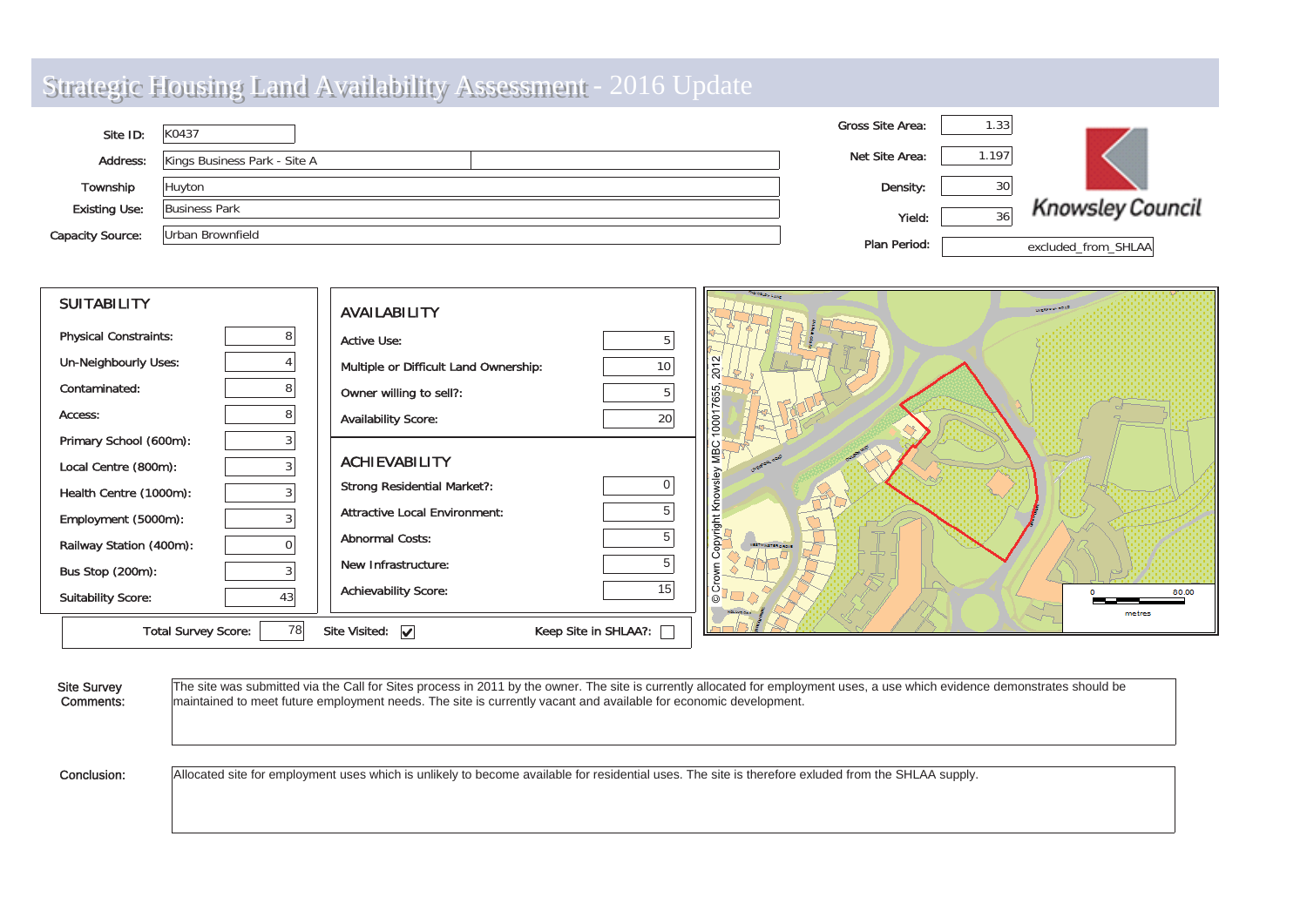| Site ID:                | K0438                        | Gross Site Area: | 1.52 |                         |
|-------------------------|------------------------------|------------------|------|-------------------------|
| Address:                | Kings Business Park - Site B | Net Site Area:   | .368 |                         |
| Township                | Huyton                       | Density:         |      |                         |
| <b>Existing Use:</b>    | <b>Business Park</b>         | Yield:           | 41   | <b>Knowsley Council</b> |
| <b>Capacity Source:</b> | Urban Brownfield             | Plan Period:     |      | excluded from SHLAA     |

| <b>SUITABILITY</b>           |    | <b>AVAILABILITY</b>                   |                        | <b>LIVERADES KOAP</b> |
|------------------------------|----|---------------------------------------|------------------------|-----------------------|
| <b>Physical Constraints:</b> | 8  | <b>Active Use:</b>                    |                        |                       |
| <b>Un-Neighbourly Uses:</b>  |    | Multiple or Difficult Land Ownership: | 10 <sub>1</sub>        | 2012                  |
| Contaminated:                |    | Owner willing to sell?:               |                        |                       |
| Access:                      | 8  | <b>Availability Score:</b>            | 20                     | $\frac{8}{2}$         |
| Primary School (600m):       |    |                                       |                        |                       |
| Local Centre (800m):         |    | <b>ACHIEVABILITY</b>                  |                        | le                    |
| Health Centre (1000m):       |    | <b>Strong Residential Market?:</b>    | 0                      |                       |
| Employment (5000m):          | 3  | <b>Attractive Local Environment:</b>  |                        | ⊻                     |
| Railway Station (400m):      |    | <b>Abnormal Costs:</b>                | 5                      | opyright              |
| Bus Stop (200m):             |    | New Infrastructure:                   | 5                      |                       |
| <b>Suitability Score:</b>    | 43 | <b>Achievability Score:</b>           | 15                     | 80.00<br>metres       |
| <b>Total Survey Score:</b>   | 78 | Site Visited: $\boxed{\checkmark}$    | Keep Site in SHLAA?: [ |                       |

| <b>Site Survey</b> | The site was submitted via the Call for Sites process in 2011 by the owner. The site is currently allocated for employment uses, a use which evidence demonstrates should be |
|--------------------|------------------------------------------------------------------------------------------------------------------------------------------------------------------------------|
| Comments:          | maintained to meet future employment needs. The site is currently vacant and available for economic development.                                                             |
| Conclusion:        | Allocated site for employment uses which is unlikely to become available for residential uses. The site is therefore exluded from the SHLAA supply.                          |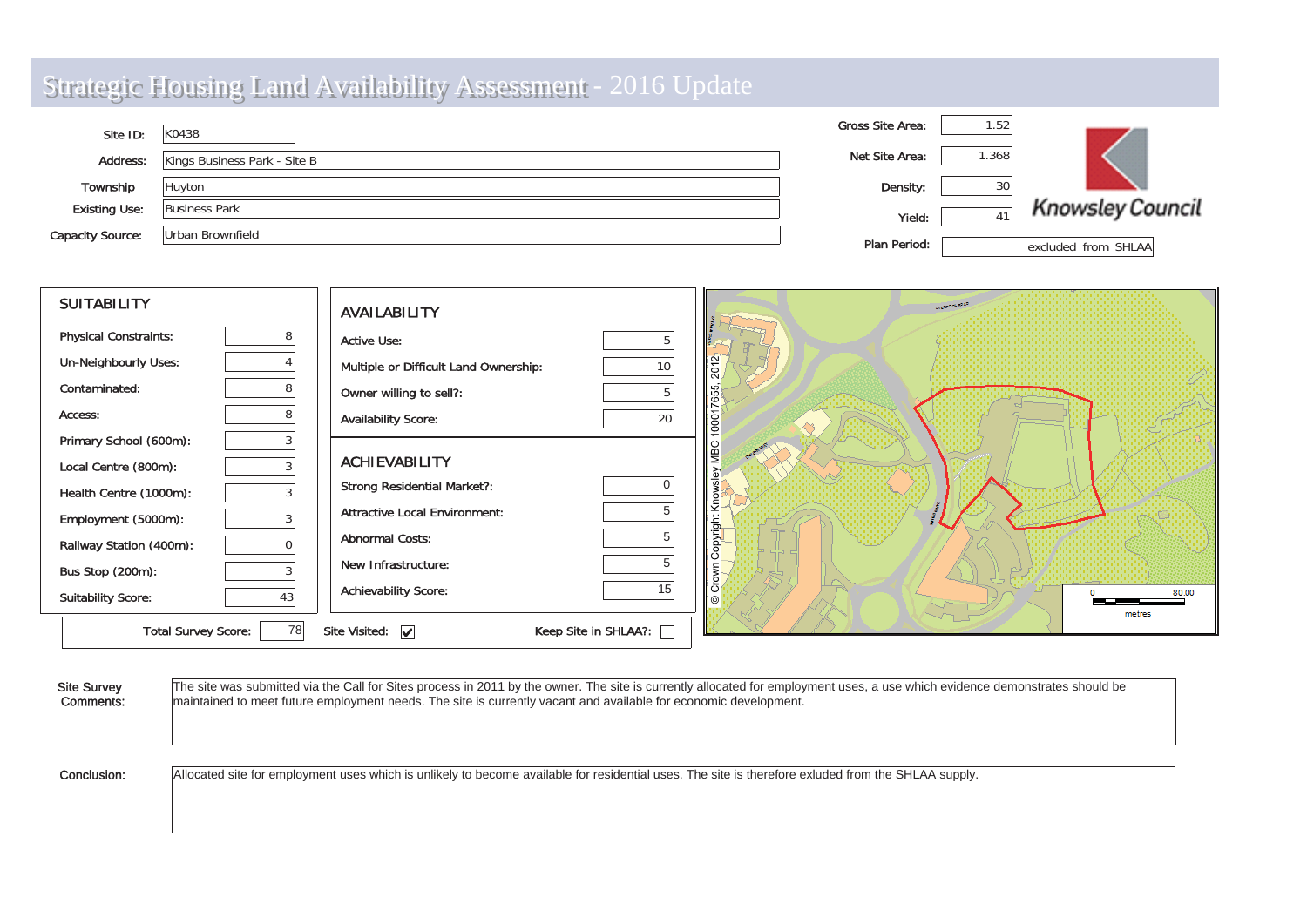| Site ID:                | K0439                        | <b>Gross Site Area:</b> | 4.67   |                         |
|-------------------------|------------------------------|-------------------------|--------|-------------------------|
| <b>Address:</b>         | Kings Business Park - Site V | Net Site Area:          | 3.5025 |                         |
| Township                | Huyton                       | Density:                | 30     |                         |
| <b>Existing Use:</b>    | <b>Business Park</b>         | Yield:                  | 105    | <b>Knowsley Council</b> |
| <b>Capacity Source:</b> | Urban Brownfield             | Plan Period:            |        | excluded from SHLAA     |

| <b>SUITABILITY</b>               | <b>AVAILABILITY</b>                                             |                  |
|----------------------------------|-----------------------------------------------------------------|------------------|
| <b>Physical Constraints:</b>     | <b>Active Use:</b><br>5                                         |                  |
| <b>Un-Neighbourly Uses:</b>      | Multiple or Difficult Land Ownership:<br>10 <sup>1</sup>        | $\overline{201}$ |
| Contaminated:                    | Owner willing to sell?:<br>5                                    |                  |
| Access:                          | 20<br><b>Availability Score:</b>                                | lg               |
| Primary School (600m):           |                                                                 |                  |
| Local Centre (800m):             | <b>ACHIEVABILITY</b>                                            |                  |
| Health Centre (1000m):           | <b>Strong Residential Market?:</b>                              |                  |
| Employment (5000m):              | 5<br><b>Attractive Local Environment:</b>                       |                  |
| Railway Station (400m):          | 5<br><b>Abnormal Costs:</b>                                     |                  |
| Bus Stop (200m):                 | New Infrastructure:                                             |                  |
| 35<br><b>Suitability Score:</b>  | 15 <sub>1</sub><br><b>Achievability Score:</b>                  | 160.0<br>metres  |
| 70<br><b>Total Survey Score:</b> | Keep Site in SHLAA?: [<br>Site Visited: $\overline{\mathbf{v}}$ |                  |

| <b>Site Survey</b> | The site was submitted via the Call for Sites process in 2011 by the owner. The site is currently allocated for employment uses, a use which evidence demonstrates should be |
|--------------------|------------------------------------------------------------------------------------------------------------------------------------------------------------------------------|
| Comments:          | maintained to meet future employment needs. The site is currently vacant and available for economic development.                                                             |
| Conclusion:        | Allocated site for employment uses which is unlikely to become available for residential uses. The site is therefore exluded from the SHLAA supply.                          |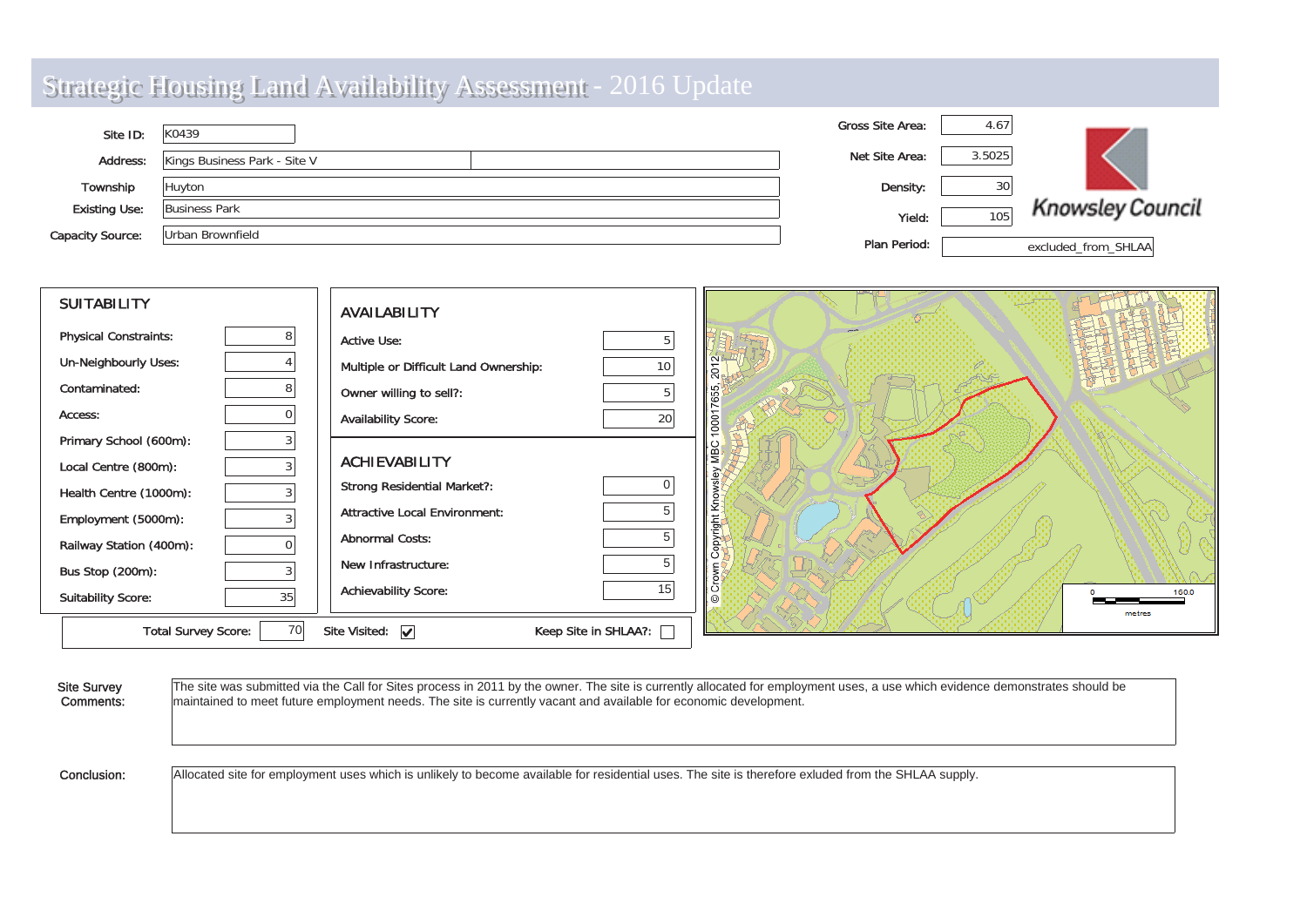| Site ID:                | K0442                    |                   | <b>Gross Site Area:</b> | 4.09   |                         |
|-------------------------|--------------------------|-------------------|-------------------------|--------|-------------------------|
| Address:                | Tarbock Croft            | Greensbridge Lane | Net Site Area:          | 3.0675 |                         |
| Township                | Tarbock                  |                   | Density:                | 30     |                         |
| <b>Existing Use:</b>    | Vancant Land             |                   | Yield:                  | 92     | <b>Knowsley Council</b> |
| <b>Capacity Source:</b> | Greenbelt Non-contiguous |                   | Plan Period:            |        | excluded from SHLAA     |

| <b>SUITABILITY</b>           |          | <b>AVAILABILITY</b>                   |                      |                   |                 |
|------------------------------|----------|---------------------------------------|----------------------|-------------------|-----------------|
| <b>Physical Constraints:</b> |          | <b>Active Use:</b>                    | 10 <sup>1</sup>      |                   |                 |
| <b>Un-Neighbourly Uses:</b>  |          | Multiple or Difficult Land Ownership: | $10\,$               | 2012              |                 |
| Contaminated:                | 8        | Owner willing to sell?:               | 5                    | 7655              |                 |
| Access:                      | 8        | <b>Availability Score:</b>            | 25                   | $\overline{0001}$ |                 |
| Primary School (600m):       |          |                                       |                      |                   |                 |
| Local Centre (800m):         |          | <b>ACHIEVABILITY</b>                  |                      |                   |                 |
| Health Centre (1000m):       | $\Omega$ | <b>Strong Residential Market?:</b>    |                      |                   |                 |
| Employment (5000m):          |          | <b>Attractive Local Environment:</b>  | 5                    | right             |                 |
| Railway Station (400m):      |          | <b>Abnormal Costs:</b>                |                      | δp                |                 |
| Bus Stop (200m):             |          | New Infrastructure:                   |                      |                   |                 |
| <b>Suitability Score:</b>    | 38       | <b>Achievability Score:</b>           | 10                   | lδ                | 80.00<br>metres |
| <b>Total Survey Score:</b>   | 73       | Site Visited: $\overline{\mathbf{v}}$ | Keep Site in SHLAA?: |                   |                 |

| <b>Site Survey</b> | The site was submitted via the Call for Sites process in 2011. The site is designated as Green Belt and not contiguous with the existing urban area. The site is available now, but |
|--------------------|-------------------------------------------------------------------------------------------------------------------------------------------------------------------------------------|
| Comments:          | unsuitable for residential development due to its Green Belt designation.                                                                                                           |
| Conclusion:        | Unsuitable location located within the Green Belt. Therefore excluded from the SHLAA supply.                                                                                        |